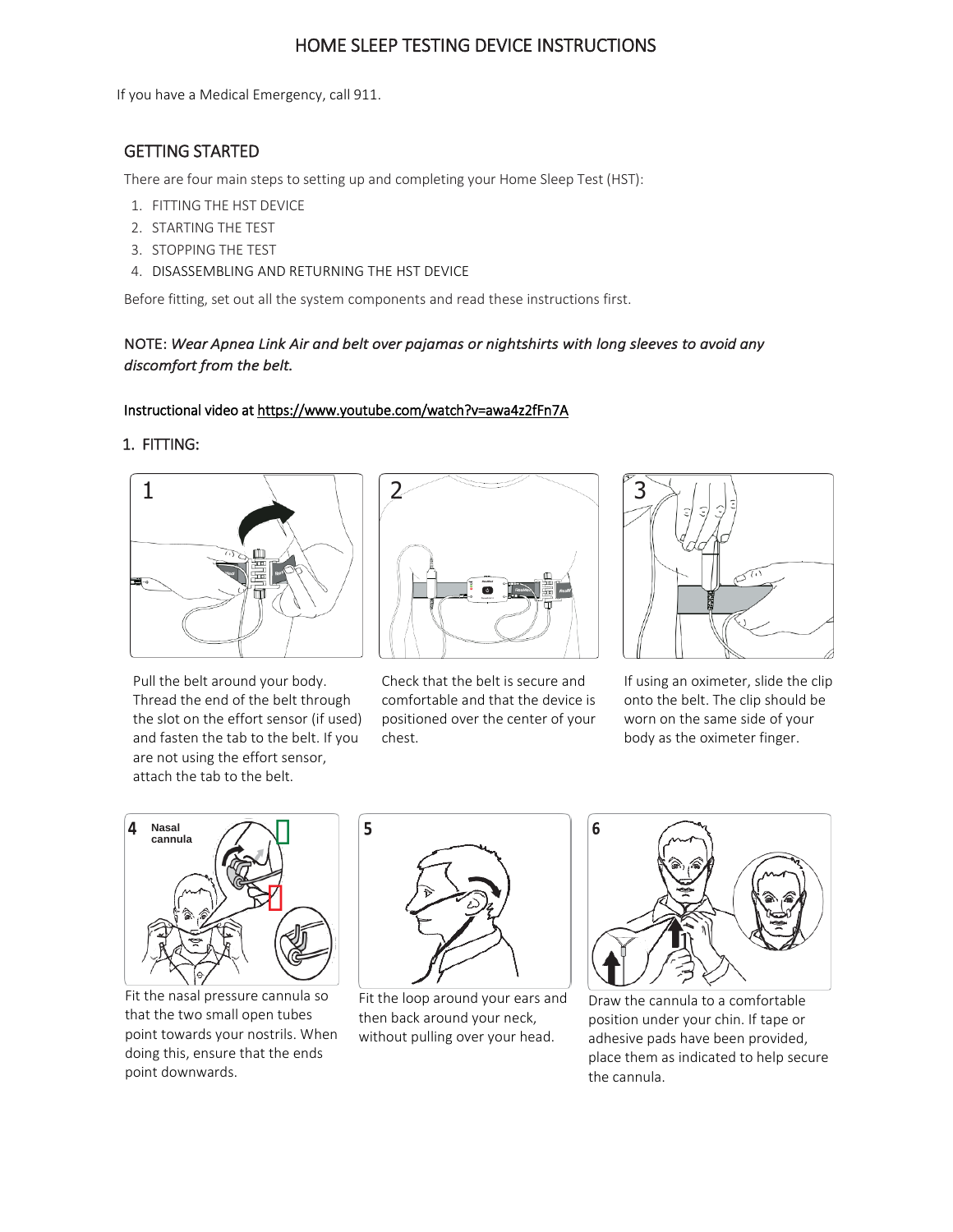

**Reusable finger sensor**

To fit the reusable finger sensor, slip it over the index finger on your non-dominant hand as shown. This will light up red and stay red throughout the study. **NOTE:** *Ifthe fingersensoris uncomfortable, you can move itto a differentfinger or yourother hand.*

### 2. STARTING THE TEST



NOTE: *Once you have started the test do not turn off until completed next morning.* 

When properly set up, the full Press and hold the power button system looks like this. in the center of the device for about three seconds or until the light turns on.



Check that lights next to the accessories you are using are green. If any of these lights are red and blinking, the accessories are not attached correctly. Remain still for a few moments until the system registers and turns green. They will blink red if you are moving around.

Once you have started the test, go to sleep as usual. The lights on the device will dim after 10 minutes. If you have to get up during the night for any reason, leave the device on unless you do not intend to go back to sleep. You can remove the oximeter finger sensor if you need to go to the bathroom or wash your hands. Replace the oximeter finger sensor before going back to sleep.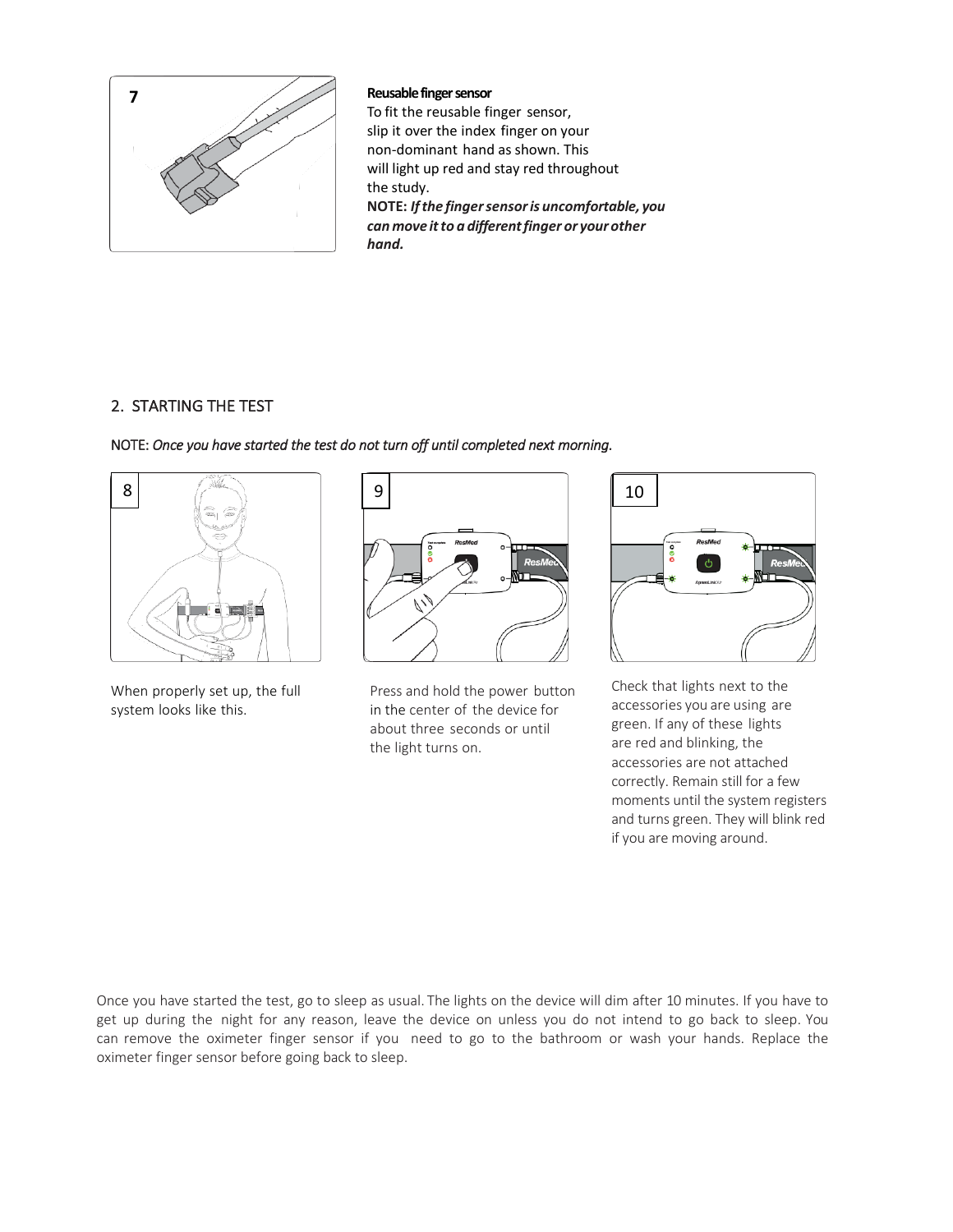# 3.Stopping the test



Press the power button for about three seconds.



Check that the test complete. Indicator light is lit and green. This means the test is complete. If the test indicator light is red upon return of unit notify receptionist.



Press and hold the power button for about three seconds to turn off the device.

# 4. DISASSEMBLING AND RETURNING THE DEVICE

When the test is completed:

- 1. Remove the belt from your body.
- 2. Remove the finger sensory.
- 3. Dispose of the nasal cannual
- 4. Place everything back in the box and return it to your physician or healthcare provider as requested.

NOTE: Do not attempt to clean the device.

If you have a Medical Emergency, call 911.